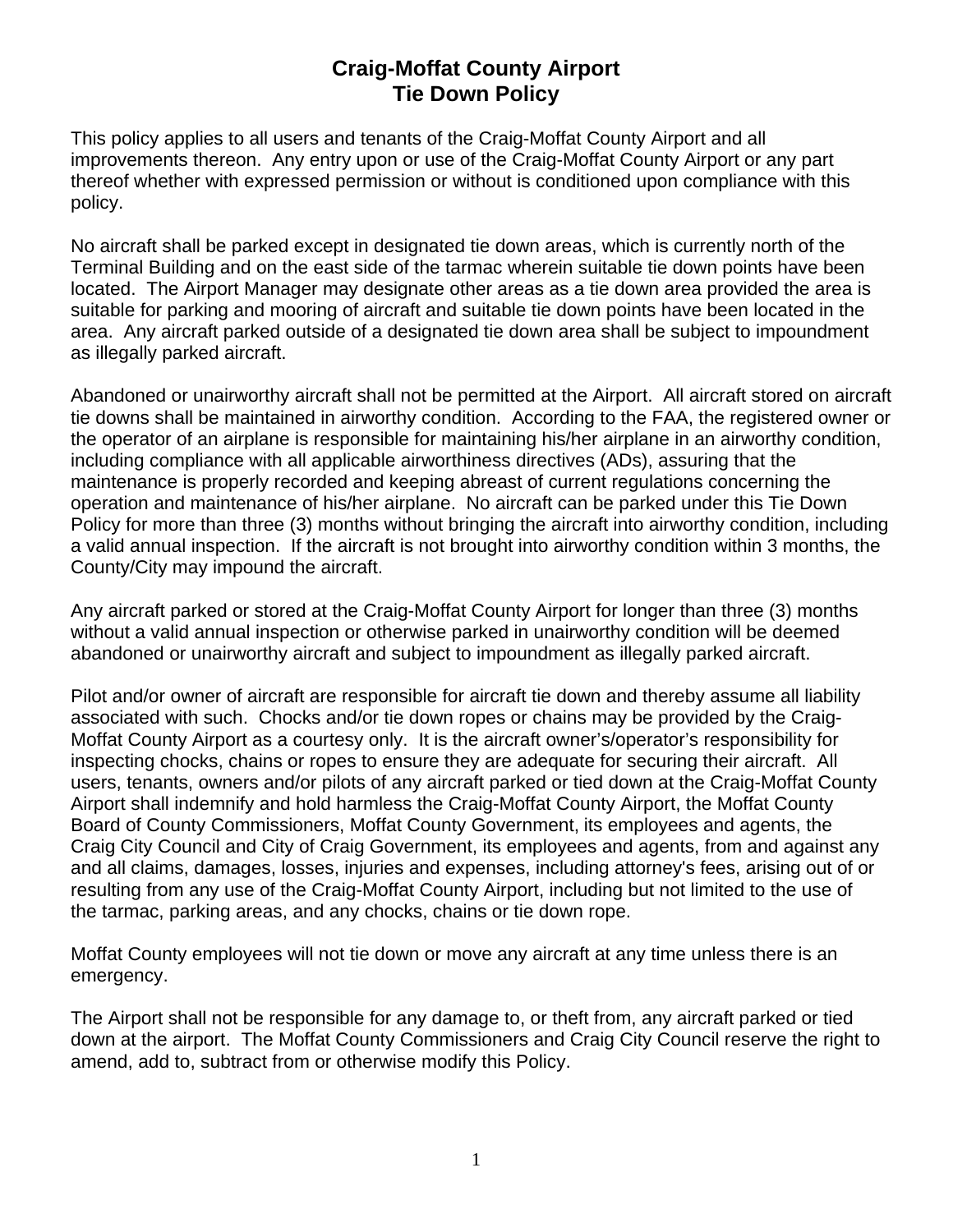

By parking or leaving his or her aircraft at the Craig-Moffat County Airport the Aircraft owner agrees to pay Moffat County a monthly tie down fee of \$30.00 per month for single-engine aircraft or \$50.00 per month for multi-engine aircraft in accordance with Resolution #2003-50 adopted by the Moffat County Board of County Commissioners on October 31, 2003.

Tie down fees will go into effect November 1, 2003 as adopted by the Moffat County Board of County Commissioners at a regular meeting held on October 13, 2003. The tie down fees will be invoiced anytime an aircraft has remained tied down for more than 15 days during a monthly period.

All payments for fees under this Policy shall be payable to Moffat County, and shall be submitted and/or delivered to Moffat County, 221 W Victory Way, Suite 110, Craig, Colorado 81625.

All payments for fees under this Policy shall be due upon receipt. Rates and charges for aircraft tie down fees shall be subject to the requirement that all rates and charges shall be reasonable, and shall be equally and fairly applied to all users.

The Board of County Commissioners and the Craig City Council reserve the right to charge interest and late fees, reasonably related to the administrative cost of processing late payments; as such, interest and fees may be instituted by the BOCC/Craig City Council and changed from time to time.

After three consecutive months of unpaid storage charges or fees, an aircraft shall be deemed abandoned and subject to impoundment as illegally parked aircraft.

Upon impoundment of an aircraft as an illegally parked aircraft, The County/City shall have a lien on the impounded aircraft for any unpaid storage charges or fees, including any interest or late fees as well as a \$250.00 impoundment fee. Upon impoundment the County/City shall send notice of the impoundment to the registered owner of such aircraft by a registered or certified letter, return receipt requested, to the last known address on record with the Craig-Moffat County Airport. It is the responsibility of the aircraft owner to ensure that the Craig-Moffat County Airport has the owner's most recent or preferred mailing address.

The impoundment notice shall advise the aircraft owner of the impoundment, any delinquency in payment of charges, the County's lien for any unpaid storage charges or fees and the impoundment fee and the contemplated public sale of such aircraft following the expiration of 30 days from the mailing of such notice. The owner shall have 30 days from the mailing of such notice to make payment or suitable arrangements for payment of any and all charges or fees set forth in the notice and to otherwise bring the aircraft into compliance with this tie down policy. Failure of the owner to do so shall result in the public sale of the aircraft no sooner than 30 days from the mailing of the notice of impoundment.